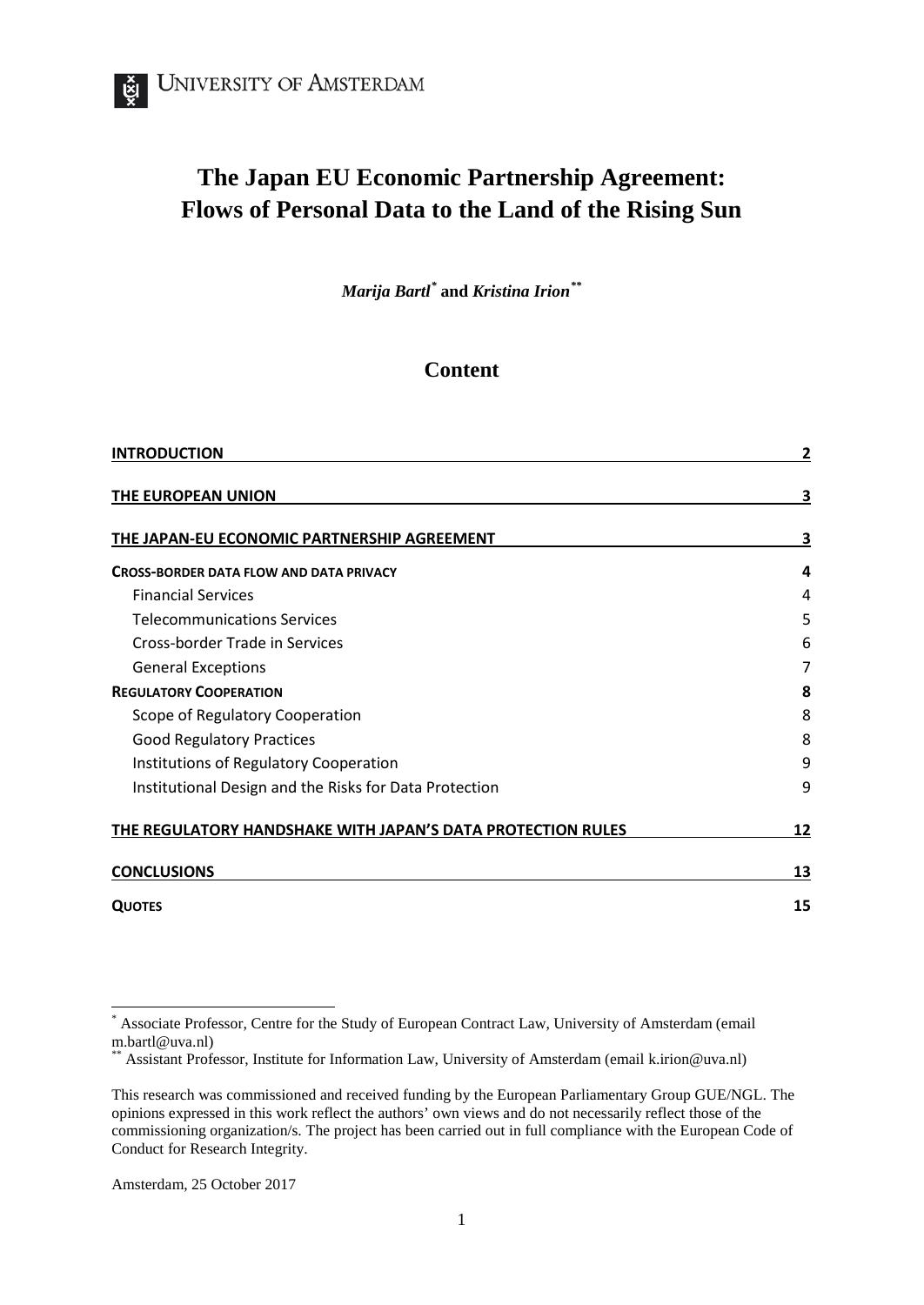### **Introduction**

At the EU-Japan Summit in July this year the European Union (EU) and Japan have achieved a political agreement in principle on the content of the Japan EU Economic Partnership Agreement.<sup>[1](#page-1-0)</sup> Both, Japan and the EU intend to build their partnership on the many shared values and structural similarities in some key areas underpinning the digital economy.

In a joint declaration, Mr. Shinzo Abe, Prime Minister of Japan, and Mr. Jean-Claude Juncker, President of the European Commission, "stress the importance of ensuring a high level of privacy and

security of personal data as a fundamental right and as a central factor of consumer trust in the digital economy, which also further facilitate mutual data flows, leading to the development of digital economy."[2](#page-1-1)

Converging rules on the protection of data privacy could become the basis for a future 'regulatory handshake' between the EU and Japan that allows personal data to flow either way. For Japan, however, including data flows in the

"Japan would like to work together [with the EU] to establish a state of the art digital economy which can be a model for the rest of the world."

> - *Japanese government spokesperson*

trade deal with the EU has been an important political goal besides mutual recognition of their privacy laws.<sup>[3](#page-1-2)</sup> The EU is currently not favorably disposed to allow data flows provisions into trade deals.

The issue of global data flows is certainly a trending topic in trade diplomacy. The reason why Japan pushes for the inclusion of data flows into its trade deal with the EU is, however, far from evident. Building a 'state of the art' digital economy between Japan and the EU is certainly possible in conformity with their data privacy laws and the classical trade law disciplines.

Our brief unpacks how flows of personal data will governed in the relationship between Japan and the EU. As a point of departure we look at the extent to which the prospective trade deal between the two economies would already cover data flows, including personal data. Next, we will take a look at the prospects for a regulatory handshake between Japan and EU providing for mutual recognition of data privacy and flows of personal data. The brief concludes with findings and recommendations on the future directions of Japan EU Economic Partnership Agreement.

<span id="page-1-0"></span> <sup>1</sup> Council of the European Union, "Statement following the 24th EU-Japan Summit, Brussels", 6 July 2017, press information 446/17 <http://www.consilium.europa.eu/press-releases-pdf/2017/7/47244662259\_en.pdf>.<br><sup>2</sup> European Commission, "Joint Declaration by Mr. Shinzo Abe, Prime Minister of Japan, and Mr. Jean-Claude

<span id="page-1-1"></span>Juncker, President of the European Commission", Brussels, 6 July 2017 <http://europa.eu/rapid/press-

<span id="page-1-2"></span>release\_STATEMENT-17-1917\_en.htm>.<br><sup>3</sup> Alberto Mucci, Laurens Cerulus and Hans von der Burchard, "Data fight emerges as last big hurdle to EU-Japan trade deal", Politico 12 September 2016 <http://www.politico.eu/article/eu-japan-trade-deal-caught-up-indata-flow-row-cecilia-malmstrom/>.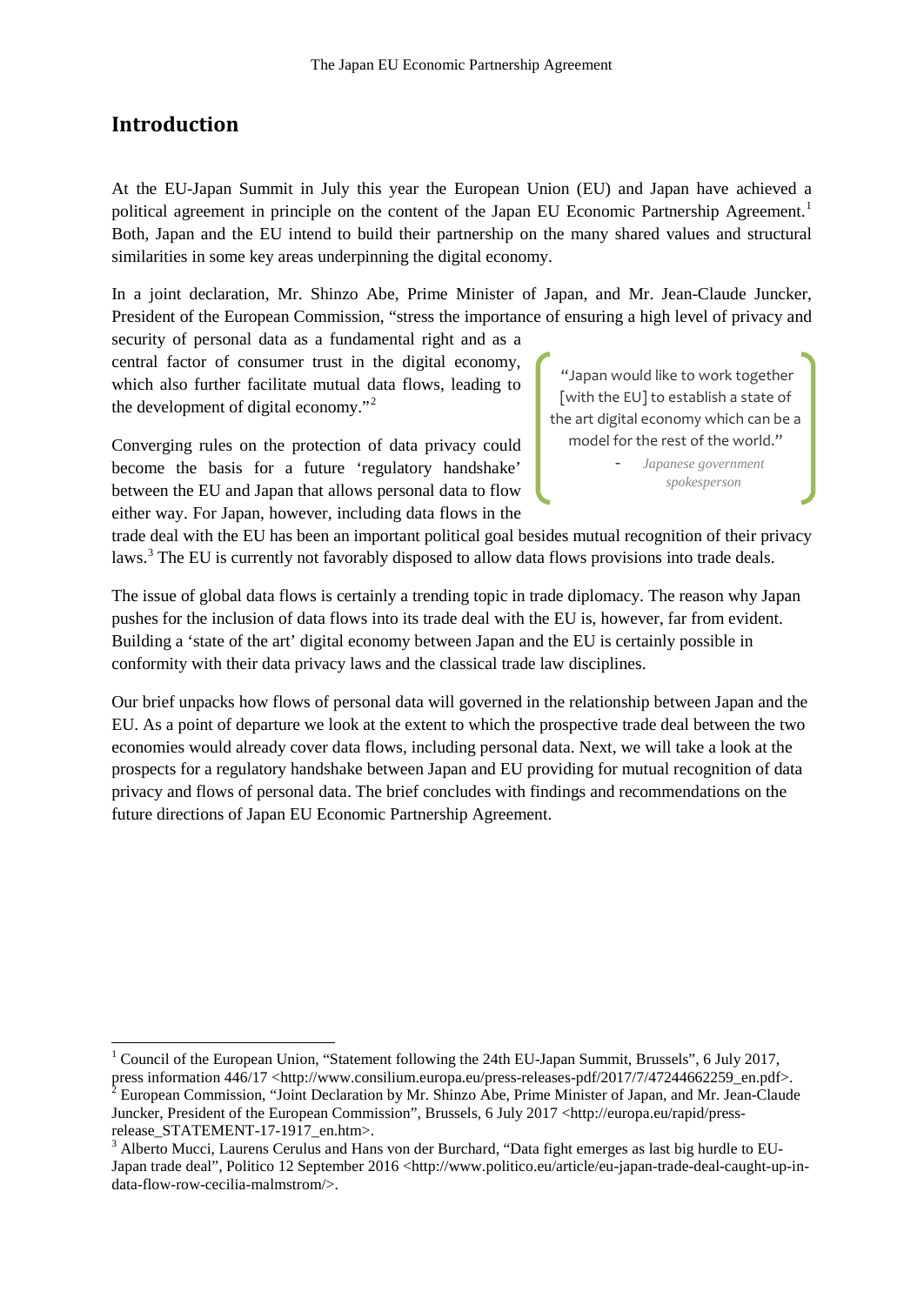# **The European Union**

The EU has the exclusive competence over the common commercial policy including all aspects of trade in services and goods. [4](#page-2-0) The EU holds also the exclusive competence to lay down rules relating to the protection of personal data and the free movement thereof, which is the legal basis for the new General Data Protection Regulation.<sup>[5](#page-2-1)</sup> The contemporary ubiquity of personal data in cross-border

"In line with our commitment to transparency, we have published the bulk of the text, where agreed. I hope the rest can follow soon."

> **-** *Cecilia Malmström, EU Trade Commissioner*

transactions, complemented with the regulation of the transfer of personal data under EU data protection law, brings trade and data protection ever closer to each other.

In its 2015 Trade for All Strategy the European Commission resolved that it will seek to use free trade agreements to "set rules for e-commerce and crossborder data flows and tackle new forms of digital

protectionism, in full compliance with and without prejudice to the EU's data protection and data privacy rules."[6](#page-2-2) So far it has not been clarified how this can be achieved and if the EU will pull its weight for additional safeguards of its autonomy to regulate in trade deals.

# **The Japan-EU Economic Partnership Agreement**

Pursuant to the negotiation mandate from the Council,  $\overline{a}$  the European Commission has been negotiating an ambitious free trade agreements with Japan. As a "new generation" agreement it does not only cater for the classical provisions to liberalize trade in goods and services but would cover also rules on trade-related aspects, such as regulatory cooperation, mutual recognition, investment and competition. Back in 2012 there was no mentioning of the protection of privacy or personal data or the free movement thereof.

When five years later the Agreement in Principle between Japan and the EU was reached, the first mega-regional free trade agreement has been concluded with the participation of Japan. The so-called Trans-Pacific Partnership (TPP) Agreement<sup>[8](#page-2-4)</sup> includes new provisions on free data flows which could explain Japan's motivation to seek similar commitments with the EU even though the US withdrew from ratifying the TPP altogether.<sup>[9](#page-2-5)</sup>

 $4$  See Articles 3(1)(e) and 207 of the Treaty on the Functioning of the European Union.

<span id="page-2-1"></span><span id="page-2-0"></span><sup>&</sup>lt;sup>5</sup> See Article 16(2) of the Treaty on the Functioning of the European Union.

<span id="page-2-2"></span><sup>6</sup> European Commission, "Trade for All. Towards a more responsible trade and investment policy" (European Union, 2015), p. 12 <http://trade.ec.europa.eu/doclib/docs/2015/october/tradoc\_153846.pdf>.

<span id="page-2-3"></span> $7$  Council of the European Union, Directives for the negotiation of a Free Trade Agreement with Japan

<sup>(15864/12</sup> ADD 1 REV2), 29 November 2012, publically released on 14 September 2017<br>  $\langle$ http://www.consilium.europa.eu/en/meetings/jha/2017/09/st15864-ad01re02dc01 en12 pdf/>.

<span id="page-2-4"></span> $^8$ The Trans-Pacific Partnership Agreement, Full text, 4 February 2016, <https://ustr.gov/trade-agreements/free-trade-agreements/trans-pacific-partnership/tpp-full-text>.

<span id="page-2-5"></span> $9$  Motoko Rich, "TPP, the Trade Deal Trump Killed, Is Back in Talks Without U.S.", The New York Times, 14 July 2017 <https://www.nytimes.com/2017/07/14/business/trans-pacific-partnership-trade-japan-chinaglobalization.html>.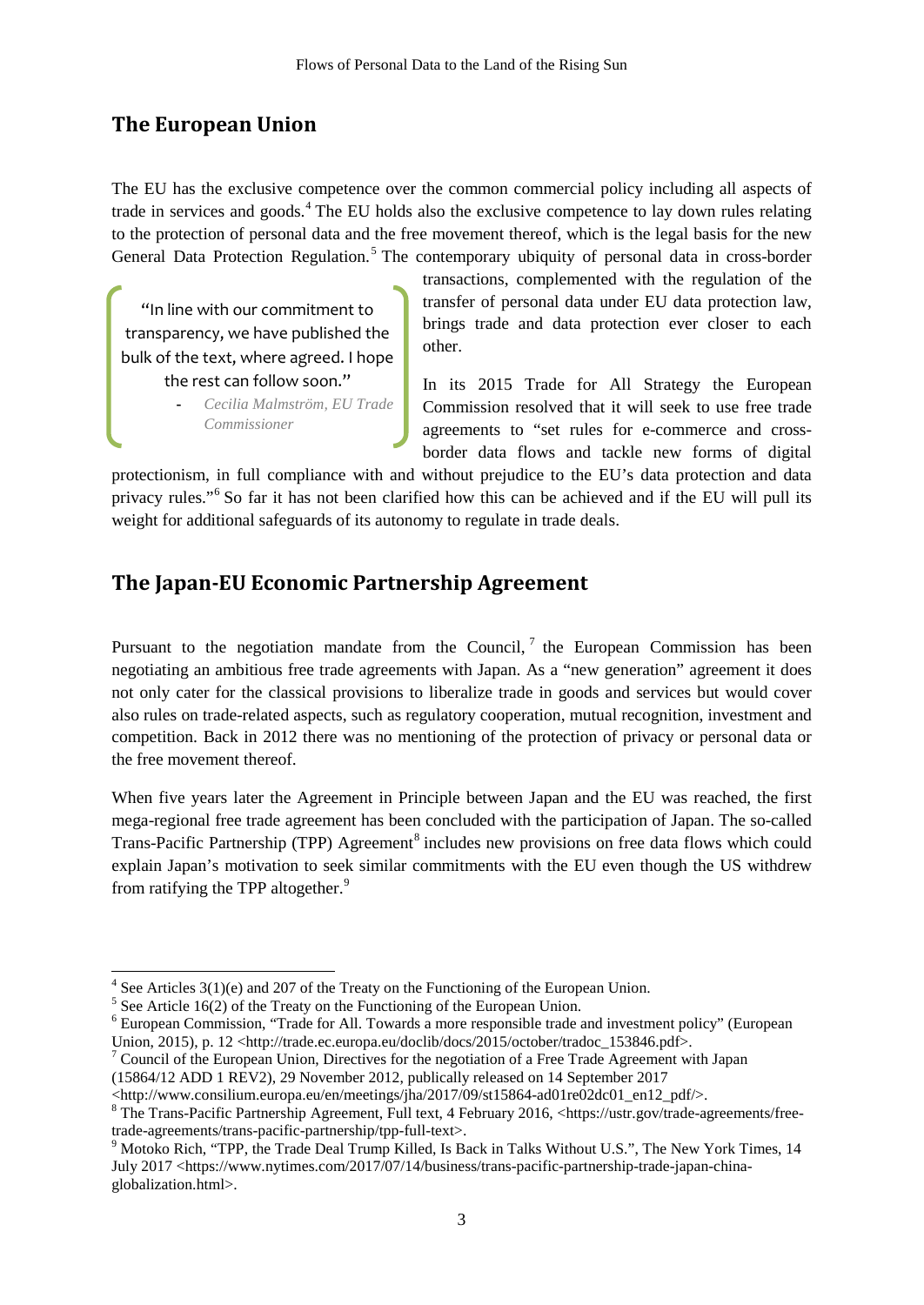#### **Cross-border data flow and data privacy**

The following assessment is based on the textual proposals released together with the Agreement in Principle in July 2017. The Japan-EU Economic Partnership Agreement is not yet finalized and negotiations for the precise free trade agreement have yet to be concluded.<sup>[10](#page-3-0)</sup> The Agreement in Principle which summarizes the negotiating results so far claims:

The agreement in principle does not include any substantive provisions on flows of personal data.<sup>[11](#page-3-1)</sup>

That this is a placeholder is clear from the subsequent "*rendez-vous* clause" according to which "both sides undertook to look again at the issue after three years". This is confirmed by the consolidated text

of the Electronic Commerce Chapter providing that "parties shall reassess the need for inclusion of an article on the three flow of data within three years". $^{12}$  $^{12}$  $^{12}$ 

The statement that the agreement in principle has no substantive provisions on flow of data is, however, not fully accurate. The Sections on Financial Services and Telecommunications Services carry substantive

"Human Rights are not to be negotiated in trade agreements; that doesn't mean they don't need protection in trade agreements""

- *Jan Philip Albrecht, Member of the European Parliament*

language on the transfer of information (in other words data flows), amongst which also personal data. These provisions mainly replicate existing language in WTO law, however, the relevance of personal data inside digital trade and data-driven business models has changed and the robustness of existing safeguards would need to be newly evaluated.

#### **Financial Services**

The draft Section on Financial Services holds a provision on Transfers of Information, which in substance would also cover the flow of personal data in the context of banking and insurances, including for example also new and innovative FinTech services.

#### **(draft) Article 6 Transfers of Information and Processing of Information**

1. Each Party shall allow a financial service supplier of the other Party to transfer information in electronic or other form, into and out of its territory, for data processing where such processing is required in the financial service supplier's ordinary course of business. Nothing in this paragraph restricts the right of a Party to adopt or maintain measures to protect personal data, personal privacy and the confidentiality of individual records and accounts, so long as such measures are not used to circumvent the provisions of this Article.<sup>[13](#page-3-3)</sup>

<http://trade.ec.europa.eu/doclib/docs/2017/july/tradoc\_155727.pdf>. <sup>13</sup> Japan - EU Economic Partnership Agreement Consolidated Text (Status 5 July 2017), Title [X] – Trade in

<span id="page-3-3"></span>Services, Investment and e-Commerce, Chapter V Regulatory Framework, Section V Financial Services, Article  $6(1)$  and  $(2)$  <http://trade.ec.europa.eu/doclib/docs/2017/july/tradoc\_155708.pdf>.

<sup>&</sup>lt;sup>10</sup> European Commission, The EU Japan EPA - Agreement in Principle, 6 July 2017

<span id="page-3-0"></span><sup>&</sup>lt;http://trade.ec.europa.eu/doclib/docs/2017/july/tradoc\_155693.doc.pdf>.<br>
<sup>11</sup> European Commission, The EU Japan EPA - Agreement in Principle (fn. 2), p. 9.

<span id="page-3-2"></span><span id="page-3-1"></span><sup>&</sup>lt;sup>12</sup> European Commission, Japan – EU EPA/FTA. Consolidated Text. Status 5 July 2017. Title [X] Trade in Services, Investment and e-Commerce. Chapter XI Electronic Commerce, Article 12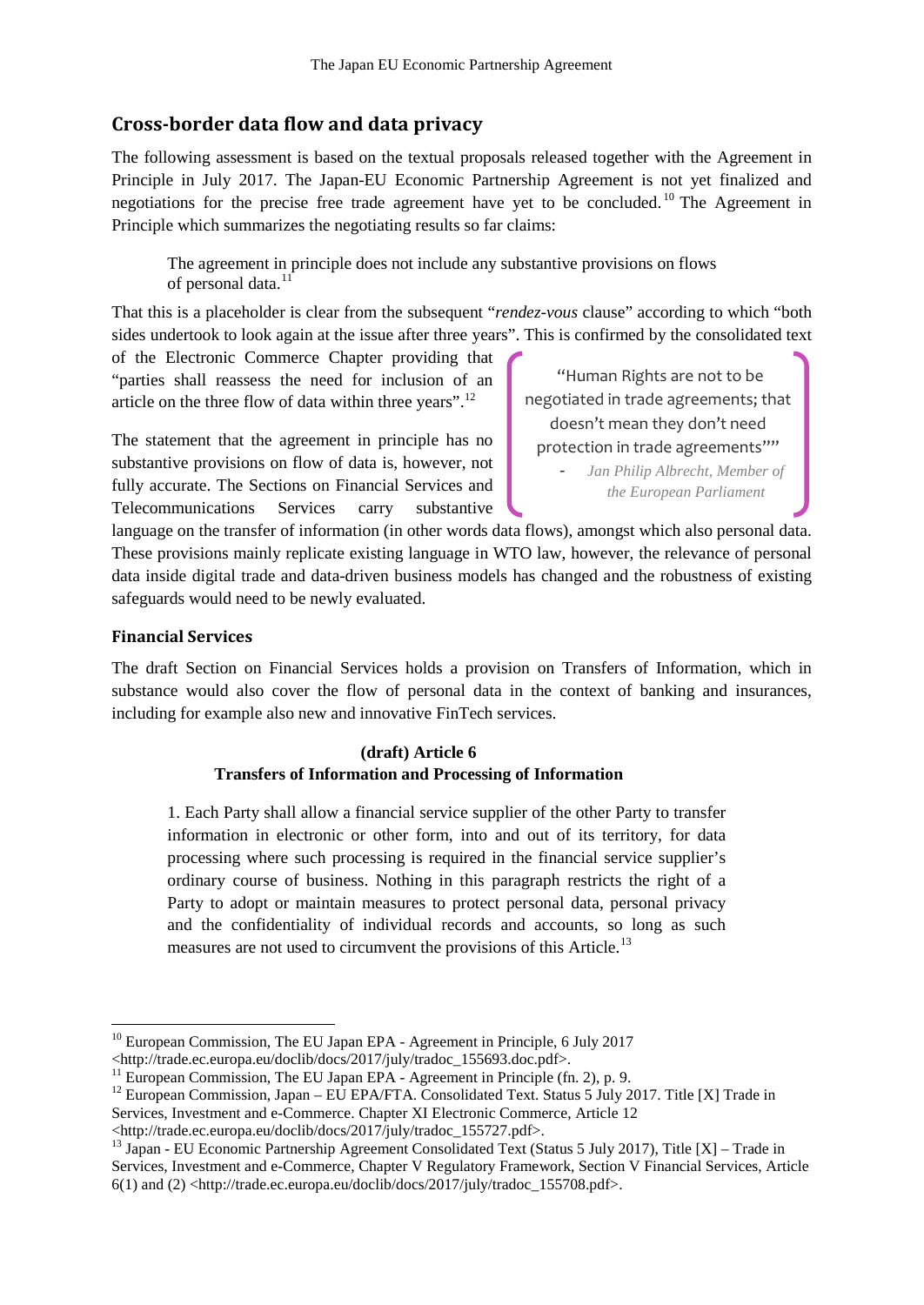That this provision also reserves the right of the members to protect personal data and personal privacy points to the fact that "information in electronic or other form" mentioned therein can include "personal data" in the meaning of EU law. The second sentence formulates a counter-balancing provision that is modeled after the formulation used in the 1997 Understanding on Commitments in Financial Services.<sup>[14](#page-4-0)</sup> This Understanding is one of the first recognitions of a potential conflict between trade law commitments on information transfers (or flows of data) and contemporary rules protecting privacy and personal data.

By contrast, in the preceding EU-Canada Comprehensive Economic and Trade Agreement (CETA) a different technique has been used to preserve the link to the law of the place where personal data originates from:

If the transfer of financial information involves personal information, such transfers should be in accordance with the legislation governing the protection of personal information of the territory of the Party where the transfer has originated.<sup>[15](#page-4-1)</sup>

The formulation used in CETA is likely more prudent compared to the language proposed in the Agreement with Japan. From the outset, it lays down a better division of labor between trade law and domestic data protection law. Given that the EU trade negotiators tend to work on blueprints of their earlier agreements reverting to the language of the 1994 Understanding on Financial Services and the text of the earlier EU - Singapore Free Trade Agreement<sup>[16](#page-4-2)</sup> would mean a regressive development for the safeguards on data privacy.

#### **Telecommunications Services**

In a similar vein, the Section on Telecommunications Services addresses the flow of data between the participating economies in a particular way:

#### **(draft) Article [X] 4 Access and Use**

3. Each Party shall ensure that service suppliers of the other Party may use public telecommunications transport networks and services for the movement of information within and across borders, including for intra-corporate communications of such service suppliers, and for access to information contained in databases or otherwise stored in machine-readable form in either Party or in any other member of the WTO.

4. Notwithstanding the provisions of paragraph 3, a Party may take such measures as are necessary to ensure the security and confidentiality of messages subject to the requirement that such measures are not applied in a manner which

<span id="page-4-0"></span><sup>&</sup>lt;sup>14</sup> The 1994 Understanding is an appendix to the Final Act of the Uruguay Round which establishes the World Trade Organization, < https://www.wto.org/english/tratop\_e/serv\_e/21-fin\_e.htm >.

<span id="page-4-1"></span><sup>&</sup>lt;sup>15</sup> EU - Canada Comprehensive Economic and Trade Agreement (CETA), Chapter Thirteen Financial services, Article 13.15. Transfer and processing of information <http://ec.europa.eu/trade/policy/in-focus/ceta/ceta-

<span id="page-4-2"></span>chapter-by-chapter/>.<br><sup>16</sup> EU - Singapore Free Trade Agreement (Authentic text as of May 2015). Chapter 8 Services, Establishment and Electronic Commerce. Sub-Section 6 Financial Services. Article 8.54(2)

<sup>&</sup>lt;http://trade.ec.europa.eu/doclib/docs/2013/september/tradoc\_151743.pdf >.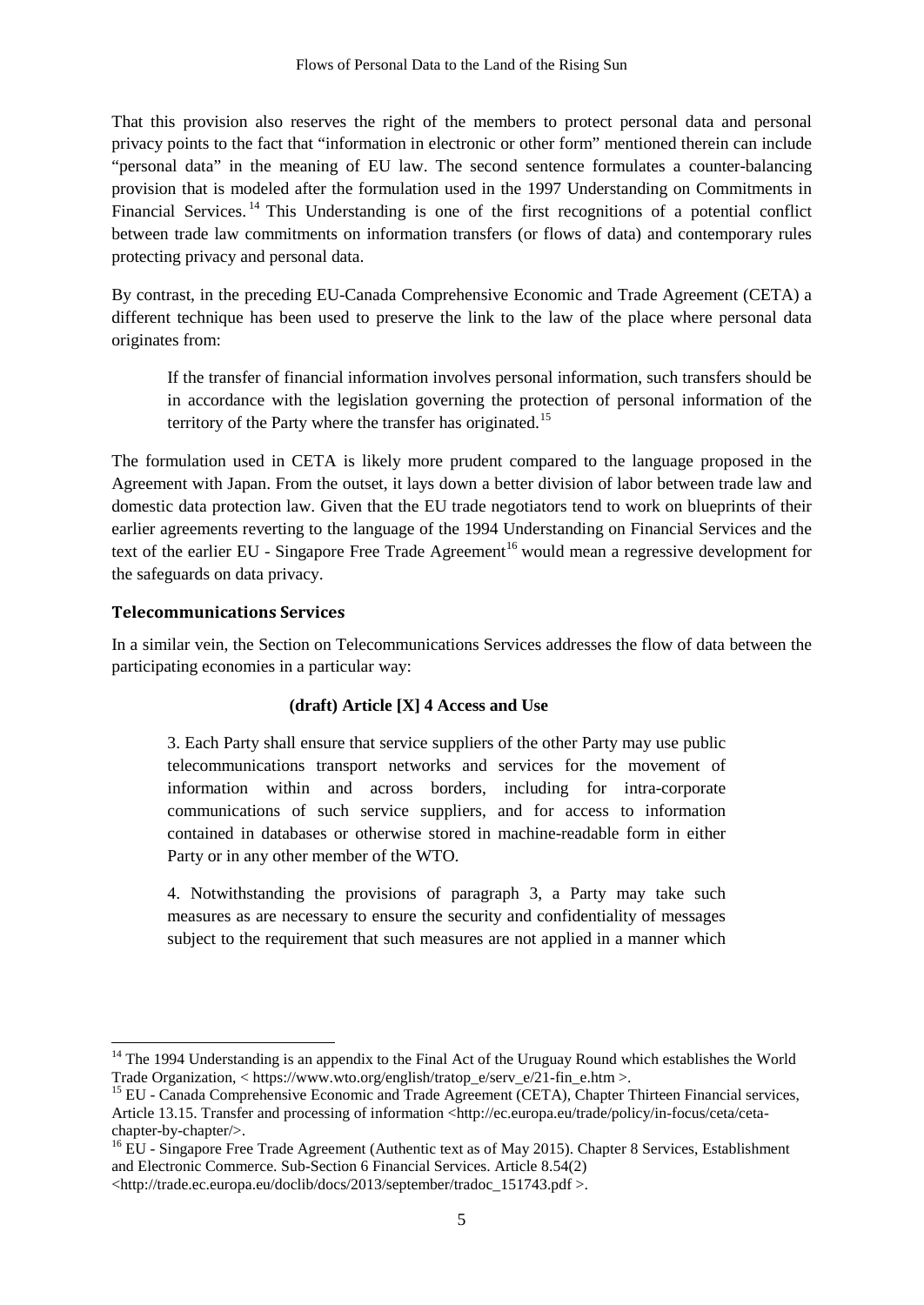would constitute a means of arbitrary or unjustifiable discrimination or a disguised restriction on trade in services.<sup>[17](#page-5-0)</sup>

The purpose of this provision is to ensure that service suppliers have access to and can use the transport layer in electronic communication, either connecting it with their own infrastructure or through leasing network components or as virtual service suppliers. The provision is technology neutral and benefits suppliers of public and non-public communications services that are for example necessary to access remote computing, such as cloud services. In spite being in the section on telecommunication, as was observed by Mira Buri, these rules benefit mostly non-telecommunication services, such as banking, insurance or cloud computing for that matter, which require access to and use of electronic communications infrastructure and services.<sup>[18](#page-5-1)</sup>

When service suppliers move information within and across borders there can be legal requirements on the security and confidentiality of communications content, if they are "necessary" and "not applied in a manner which would constitute a means of arbitrary or unjustifiable discrimination or a disguised restriction on trade in services." This counterbalancing clause is modelled after the 1994 GATS Annex on Telecommunications<sup>[19](#page-5-2)</sup> which incorporates concepts that are already outdated by technological developments. For example, parties' right to regulate is limited to ensuring the security and confidentiality of "messages"; a term alluring to the content of inter-personal communications.

There is a risk that this first line of defense would not be sufficiently "digital" to except the extensive rules on electronic privacy in the EU. Whether ePrivacy rules protecting metadata, location data of connected mobile devices or the consumption of online content can be excepted under this provision ("messages") is quite unclear. In this aspect the reproduction of accepted GATS language in telecommunications chapters is stuck in the analogue era, even though as a second line of defense the more flexible general exceptions can be relied on (see below).

#### **Cross-border Trade in Services**

The impact of the classical trade law disciplines (ie. market access, national treatment, domestic regulation and most favored nation treatment) on a party's regulatory autonomy should not be underestimated either. Being inherently flexible these disciplines would apply to situations of crossborder service supplied via electronic means. [20](#page-5-3) Those classical trade law disciplines enshrine powerful principles, such as the principle of non-discrimination, which require a high level of consistency in the regulatory treatment of service suppliers, be they local or belong to different third countries.

Our comprehensive study on the interface between international trade law and EU data protection law concluded that it is by no means certain that there is not already a conflict between these rules. $^{21}$  $^{21}$  $^{21}$ 

<span id="page-5-0"></span><sup>&</sup>lt;sup>17</sup> Japan - EU Economic Partnership Agreement Consolidated Text (Status 5 July 2017), Title [X] – Trade in Services, Investment and e-Commerce, Chapter V Regulatory Framework, Section IV Telecommunications<br>Services, Article 4(3) and (4) <http://trade.ec.europa.eu/doclib/docs/2017/july/tradoc\_155708.pdf>.

<span id="page-5-1"></span> $^{18}$  Mira Burri, "The Law of the WTO and the Communications Law of the EC: On a Path of Harmony or Discord?" (2006) Journal of World Trade 41(4): 833.<br><sup>19</sup> General Agreement on Trade in Services (GATS), Annex on Telecommunications, Article 5(d)

<span id="page-5-2"></span><sup>&</sup>lt;https://www.wto.org/english/tratop\_e/serv\_e/12-tel\_e.htm>. <sup>20</sup> Mira Burri, 'The Regulation of Data Flows Through Trade Agreements' (2017) 48 Georgetown Journal of

<span id="page-5-3"></span>International Law 407, 411.

<span id="page-5-4"></span><sup>&</sup>lt;sup>21</sup> Kristina Irion, Svetlana Yakovleva and Marija Bartl, "Trade and Privacy: Complicated Bedfellows? How to Achieve Data Protection-Proof Free Trade Agreements" (2016)

<sup>&</sup>lt;https://www.ivir.nl/publicaties/download/1807>; for an academic discussion Svetlana Yakovleva and Kristina Irion, "The Best of Both Worlds? Free Trade in Services and EU Law on Privacy and Data Protection" (2016) 2 European Data Protection Law Review, 191.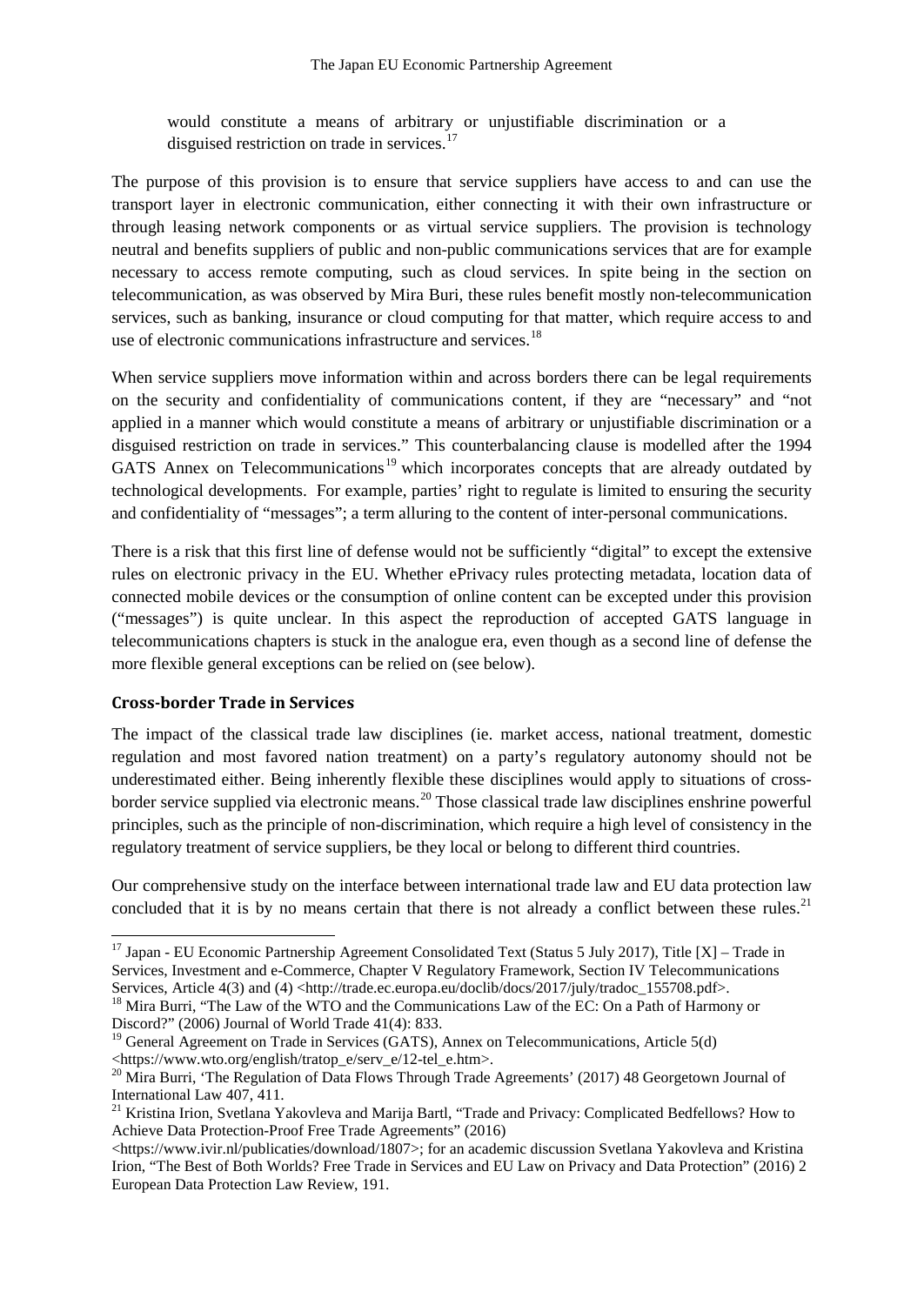Insofar it should be mentioned that the appraisal of a possibly trade law inconsistent measure would not take into account the aim and effect of a piece of national regulation. Every instance of a trade law inconsistent measure would instead need justification under one of the exceptions provided for in the free trade agreement at hand.

Moreover, in May 2018 EU's brand-new General Data Protection Regulation (GDPR) will enter into force and apply to the processing of personal data of individuals who are in the EU by an organization not established in the Union in certain circumstances.<sup>[22](#page-6-0)</sup> Such external effect is expected to have a profound impact on suppliers of goods and services from outside the EU who will be expected to observe the GDPR in its entirety. This will doubtless raise formerly unknown questions about regulating foreign suppliers of goods and services who operate across borders in the interest of privacy and data protection versus digital trade.

#### **General Exceptions**

The general exceptions in the Chapter on Cross-Border Trade in Services are the central bulwark to justify a measure inconsistent with the free trade agreement. The general exceptions clause in the Japan EU Economic Partnership Agreement replicate those of the GATS Article XIV.<sup>[23](#page-6-1)</sup> Reliance on the general exceptions is subject to a number of trade conforming conditions some of which can be hard to satisfy (eg. a measure "necessary to secure compliance" with laws or regulations "not inconsistent with the provisions of this agreement"). <sup>[24](#page-6-2)</sup> Against the backdrop of this critique the European Parliament has called for:

a comprehensive, unambiguous, horizontal, selfstanding and legally binding provision based on GATS Article XIV which fully exempts the existing and future EU legal framework for the protection of personal data from the scope of this agreement, without any conditions that it must be consistent with other parts of the [agreement]; $^{25}$  $^{25}$  $^{25}$ 

"The Parliament urged the Commission that raising the stakes on cross-border data flows means raising the bar on data protection."

> - *Viviane Reding and Jan Philipp Albrecht, Members of European Parliament*

The high level of regulatory convergence between data privacy laws in Japan and the EU likely mitigates the risk of a trade law dispute over data privacy measures more effectively than the general exceptions would be capable off.

<span id="page-6-0"></span> $^{22}$  Regulation (EU) 2016/679 of the European Parliament and of the Council of 27 April 2016 on the protection of natural persons with regard to the processing of personal data and on the free movement of such data, and repealing Directive 95/46/EC (General Data Protection Regulation), Official Journal of the European Union L119/51, 1, Article 3(2)(a) and (b).

<span id="page-6-1"></span><sup>&</sup>lt;sup>23</sup> Japan - EU Economic Partnership Agreement Consolidated Text (Status 5 July 2017) Title [X] – Trade in Services, Investment and E-Commerce, Chapter VII – Exceptions, Article 1(2),

<sup>&</sup>lt;http://trade.ec.europa.eu/doclib/docs/2017/july/tradoc\_155709.pdf>.

<span id="page-6-2"></span><sup>&</sup>lt;sup>24</sup> See Irion, Yakovleva and Bartl, "Trade and Privacy: Complicated Bedfellows? How to Achieve Data Protection-Proof Free Trade Agreements" (fn. 23), p. 34f.

<span id="page-6-3"></span><sup>&</sup>lt;sup>25</sup> Resolution of 3 February 2016 containing the European Parliament's recommendations to the Commission on the negotiations for the Trade in Services Agreement (TiSA), (2015/2233(INI)

<sup>&</sup>lt;http://www.europarl.europa.eu/sides/getDoc.do?pubRef=-//EP//TEXT+TA+P8-TA- 2016- 0041+0+DOC+XML+V0//EN>, para. (c).iii.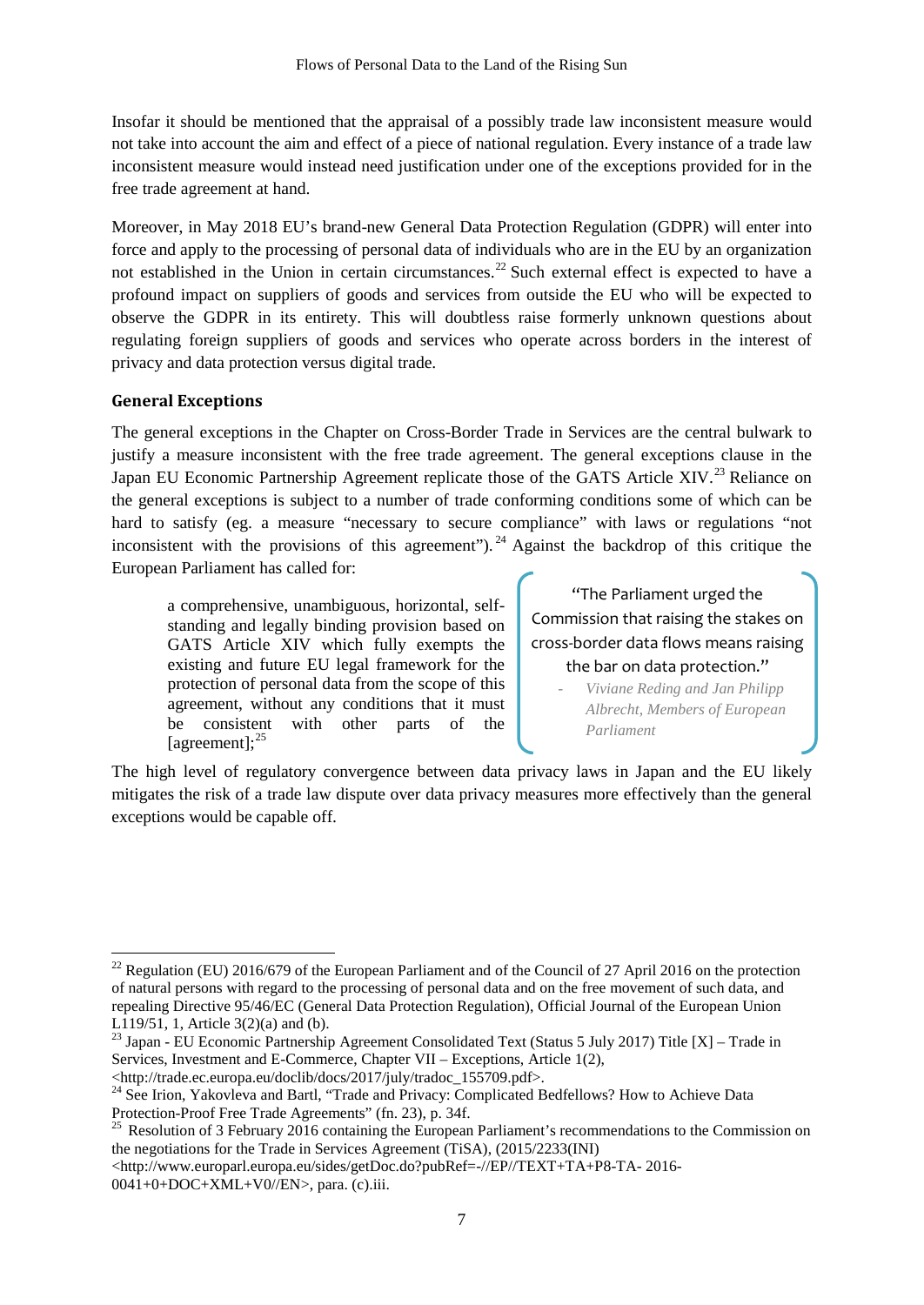## **Regulatory Cooperation**

Unlike regulatory cooperation in particular chapters (such as Financial Services Committee<sup>[26](#page-7-0)</sup>), the EU proposal for a general Chapter on Good Regulatory Practices and Regulatory Cooperation<sup>[27](#page-7-1)</sup> still does not form a part of the political agreement in principle. Yet it remains crucial to discuss this relatively newer institutional risk for data protection insofar it threatens to substitute the avenues of cross-border cooperation under EU's data privacy laws with new exchanges and institutions formed under trade law.

#### **Scope of Regulatory Cooperation**

Regulatory cooperation aims to address old and new "behind the borders barriers to trade", ie. barriers to trade which result from differences in regulation between various countries. It aims to do so by creating institutional channels for the exchange of information, methodologies and knowledge between regulators in the belief that this mutual engagement should align the ways regulators "think", and consequently act. Regulatory cooperation thus does not, on its own, lead to decisions with formal legal and binding power.<sup>[28](#page-7-2)</sup> Rather, through the exchange with Japanese regulators, and abetted by stakeholders and "interested parties", the EU regulators should come up with more trade-friendly solutions.

The EU chapter on regulatory cooperation the EU – Japan agreement is very broad in scope, applying *"*to regulatory measures issued by regulatory authorities in respect to any matter that may affect trade or investment*."*[29](#page-7-3) While the Regulatory Cooperation Chapter explicitly states not to interfere with parties' autonomy to regulation in pursuit or furtherance of its public policy objectives, among others, in personal data,<sup>[30](#page-7-4)</sup> this provision does not exclude data flows from the scope of activities, and therefore data privacy issues could be tabled as part of the regulatory cooperation mechanisms.

#### **Good Regulatory Practices**

The EU proposal for a Chapter on Good Regulatory Practices and Regulatory Cooperation, similar to other EU's Free Trade Agreements, has two major elements. The first element is the so-called "regulatory practices", ie. the obligation to adjust internal regulatory processes to a particular format. The mechanisms envisaged include internal coordination mechanism to foster good regulatory practices,  $31$  early stakeholder participation in the regulatory process,  $32$  impact assessment,  $33$  or

<span id="page-7-1"></span>

<span id="page-7-0"></span><sup>&</sup>lt;sup>26</sup> European Commission, Japan – EU EPA/FTA. Consolidated Text. Status 5 July 2017. Title [X] Trade in Services, Investment and e-Commerce, Section V on Financial Services, Annex to Section V.<br><sup>27</sup> EU proposal for Chapter on Good Regulatory Practices and Regulatory Cooperation EU - Japan FTA,

published March 2017 <http://trade.ec.europa.eu/doclib/docs/2017/march/tradoc\_155449.pdf>.

<span id="page-7-2"></span><sup>&</sup>lt;sup>28</sup> See European Commission, JEFTA Factsheet: Regulatory Cooperation

<span id="page-7-3"></span><sup>&</sup>lt;http://trade.ec.europa.eu/doclib/docs/2017/july/tradoc\_155720.pdf>. 29 EU Proposal for Chapter on Good Regulatory Practices and Regulatory Cooperation EU - Japan FTA, Art. 1(1).

<span id="page-7-4"></span> $30$  EU Proposal for Chapter on Good Regulatory Practices and Regulatory Cooperation EU - Japan FTA, Art. 1(2).

<span id="page-7-5"></span><sup>&</sup>lt;sup>31</sup> European Commission, EU Proposal for Chapter on Good Regulatory Practices and Regulatory Cooperation EU - Japan FTA, Art. 4. What is meant by this provision is that state parties should maintain a body akin to the EU's 'Regulatory Scrutiny Board' (previously Impact Assessment Board). For some of the associated democratic concerns see Marija Bartl, "Regulatory Convergence through the Back Door: TTIP's Regulatory Cooperation and the Future of Precaution in Europe", German Law Journal 18 (2017), 969.

<span id="page-7-6"></span> $^{32}$  EU Proposal for Chapter on Good Regulatory Practices and Regulatory Cooperation EU - Japan FTA, Art. 5 -7.

<span id="page-7-7"></span><sup>33</sup> Ibid., Art. 8.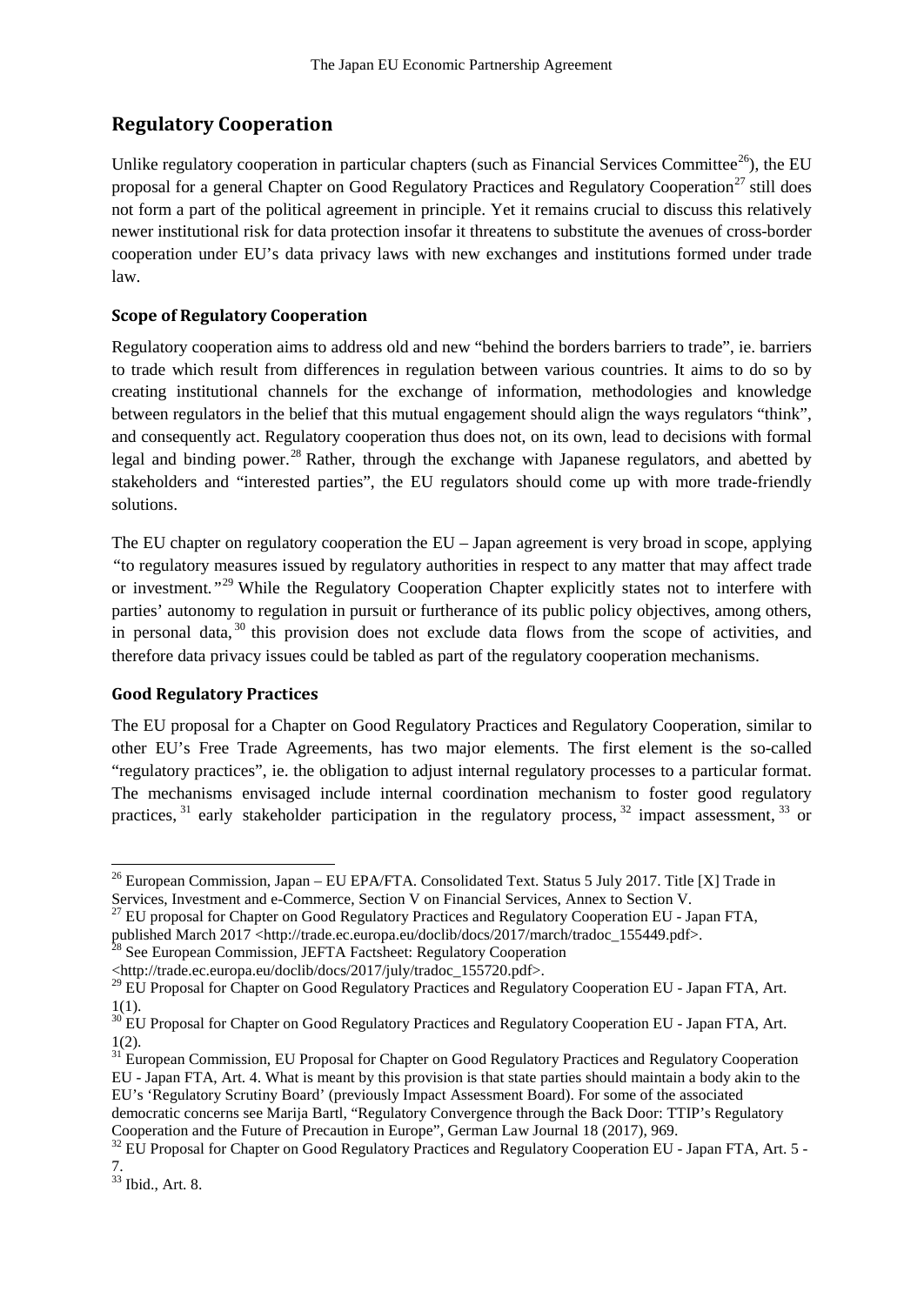retrospective evaluations.<sup>[34](#page-8-0)</sup> While not all aspects of regulatory practices are of concern, submitting data privacy to economic benchmarking, for instance, which is not very attuned to internalising normative values, certainly may become. Furthermore, an important consequence of these rules is that they legally bind parties to open up their domestic regulatory processes to a greater influence of domestic and international stakeholders, which has generally served better larger industry.<sup>[35](#page-8-1)</sup>

#### **Institutions of Regulatory Cooperation**

The second element of EU proposal are the new institutions of regulatory cooperation, most importantly the "Regulatory Cooperation Council" (RCC), which is a main agenda setting and controlling body.<sup>[36](#page-8-2)</sup> This body will be further complemented by various "sectorial committees", out of which relevant for data protection is, for instance, a Financial Services Committee.<sup>[37](#page-8-3)</sup> These bodies will be adjoined by, often ad hoc working groups on particular topics.<sup>[38](#page-8-4)</sup> Finally parties may also engage in a simple bilateral exchange between regulators.<sup>[39](#page-8-5)</sup> While the RCC will be the body to coordinate the substance of the exchanges, including the collection and evaluation of proposals for regulatory cooperation from the "interested parties", the technical aspect of cooperation activities will fall on the designated "contact points" in each party.<sup>[40](#page-8-6)</sup>

Preserving a party's 'right to regulate' within these chapters would not capture several points of pressure that may come about in the context of regulatory cooperation. First, the obligation of parties to observe certain "regulatory practices" required by the Agreement will increase the influence of powerful stakeholders in domestic regulatory processes,<sup> $41$ </sup> while at the same time they constrain the regulatory space by demanding particular methodological processes (e.g. quantification).<sup>[42](#page-8-8)</sup> Second, as we develop in more detail below, very little thus far seems to be able to prevent "diagonal" encroachment on data protection through regulatory cooperation in various sectors, such as electronic commerce, telecommunications or financial services.

#### **Institutional Design and the Risks for Data Protection**

The right to the protection of personal data in the EU enjoys constitutional status (Charter of Fundamental Rights), is subject to institutional guarantees (the right to independent supervision at the EU and national level), governed by a brand-new regulatory framework (the General Data Protection Regulation) and is support by powerful actors in the EU, such as the Court of Justice or the European Parliament,<sup>[43](#page-8-9)</sup> as well as the Justice Directorate-General of the European Commission. The regulatory cooperation may be seen as an institutional intervention into this landscape: opening up new institutional spaces, where data protection can be challenged - either directly as a protectionist

<span id="page-8-1"></span><span id="page-8-0"></span> $34$  Ibid., Art. 9.<br><sup>35</sup> See Wendy E. Wagner, "Administrative Law, Filter Failure, and Information Capture", Duke Law Journal 59  $(2010)$ , 1321<br><sup>36</sup> Ibid., Art. 13.

<span id="page-8-3"></span><span id="page-8-2"></span> $37$  European Commission, Japan – EU EPA/FTA. Consolidated Text. Status 5 July 2017. Title [X] Trade in Services, Investment and e-Commerce, Section V on Financial Services, Annex to Section V.

<span id="page-8-4"></span><sup>&</sup>lt;sup>38</sup> EU Proposal for Chapter on Good Regulatory Practices and Regulatory Cooperation EU - Japan FTA, Art  $13/3$ /j.<br><sup>39</sup> Ibid., Art. 11.

<span id="page-8-7"></span><span id="page-8-6"></span><span id="page-8-5"></span><sup>&</sup>lt;sup>40</sup> Ibid., Art. 13.  $\frac{40 \text{}}{41}$  See for instance Wendy E. Wagner, "Administrative Law, Filter Failure, and Information Capture", Duke Law Journal 59 (2010), 1321

<span id="page-8-8"></span> $42$  Mark Dawson, "Better Regulation and the Future of EU Regulatory Law and Politics", Common Market Law Review 53, no. 5 (2016): 1209–1235.<br><sup>43</sup> There are however also oppositional forces, see for instance Draft INTA report "Towards a digital trade"

<span id="page-8-9"></span>strategy*"*, 18 September 2017

<sup>&</sup>lt;http://www.europarl.europa.eu/oeil/popups/ficheprocedure.do?lang=&reference=2017/2065(INI>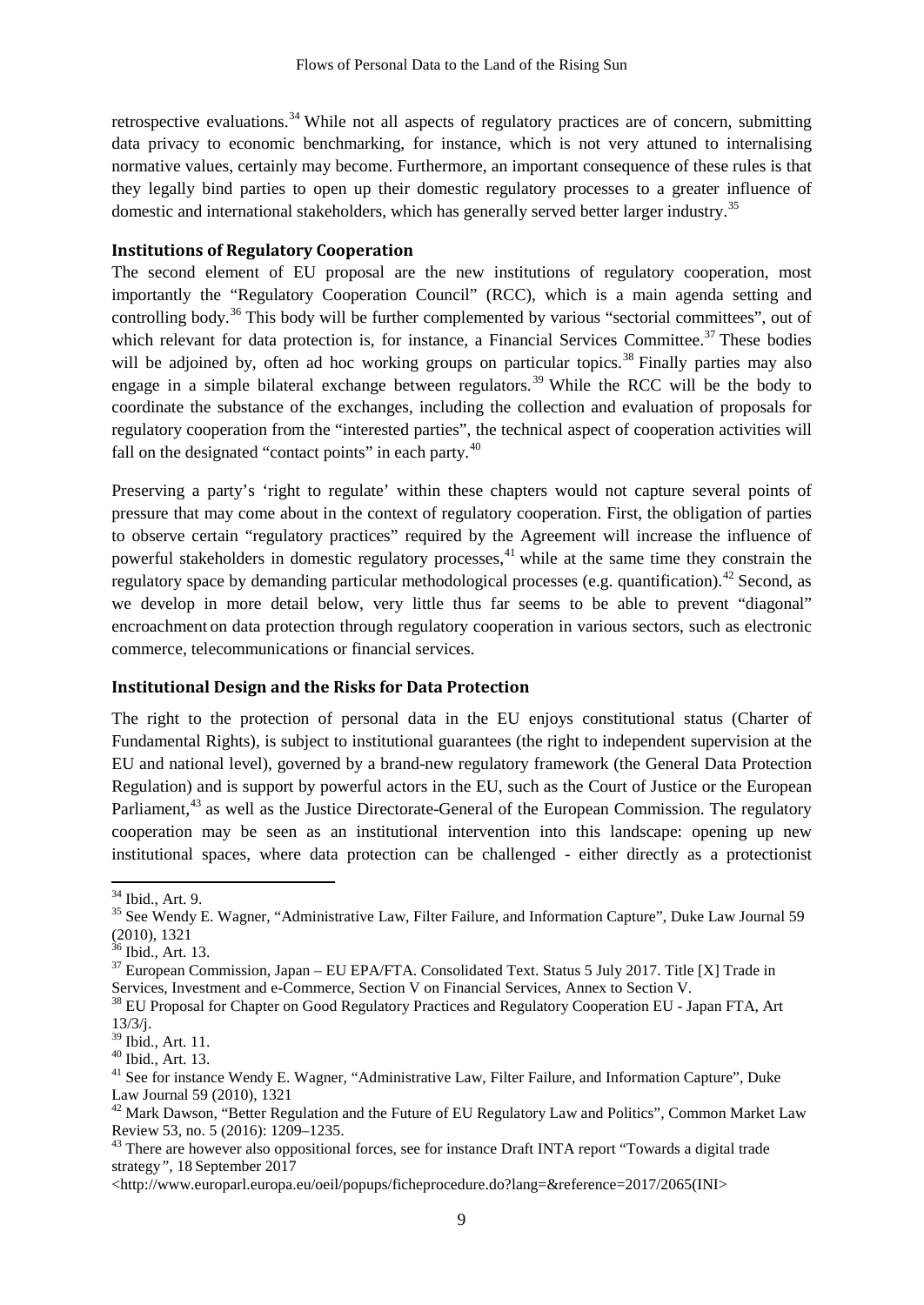measure, or through the interpretation of provisions of other chapters<sup>[44](#page-9-0)</sup> – strengthening the voices of opposition to this fundamental right where it is perceived to put a burdens on digital trade. Four elements of the institutional design of the Chapter on Regulatory Cooperation suggest this will be the case:

1. The first problem relates to the representation of data protection actors in the institutions of regulatory cooperation. There is generally is very little clarity as to who would be the officials sitting in the aforementioned institutions of regulatory cooperation, or how should those 'concerned' officials be identified. In fact, after receiving a considerable amount of criticism for the over-representation of trade officials and regulatory affairs officials in its TTIP proposal,<sup>[45](#page-9-1)</sup> the European Commission has decided not to mention the question of participation any further (instead of, for instance, engaging with the question of diversity in the institutional design). In this constellation, we have little reason to believe that the membership in regulatory cooperation would not continue being dominated by the aforementioned officials (trade and regulatory affairs officials). Those have been so far proven rather

supportive of re-framing of data concerns as those of data flows, [46](#page-9-2) with a consequent down-scaling of the rights dimension of personal data protection.

Moreover, in the EU the right to independent supervision is guaranteed at constitutional level, which is performed by independent data protection authorities

### "Of course they say that, they are trade ministers."

**-** *attributed to Martin Selmayr, Jean-Claude Juncker's Chief of Cabinet* 

in the member states and at EU level. There is no mandate to form new regulatory cooperation institutions that would trespass on their independent mandate to implement and enforce EU data protection law. The new European Data Protection Board which will become operational in May 2018 would be the only legitimized body at EU level to turn to for matters of regulatory practice.

2. Second, even if the representation in the bodies of regulatory cooperation were more balanced, placing the discussion within the framework of trade agreement will have important consequences. The Regulatory Cooperation Chapter opens up with "the objectives of this Chapter are to promote good regulatory practices and regulatory cooperation between the Parties with the aim to enhance bilateral trade and investment."<sup>[47](#page-9-3)</sup> Framing the purpose in this way will have two major effects: first, the institutions will have an understanding of their role as that of promoting trade and investment (above the fact that their most stable constituency will be trade officials), called to intervene on nontrade barriers so as not to hinder trade. Consequently, re-interpreting data questions as those of data flows, or furthering data protection insensitive interpretation of provisions in various chapters, is not all that unlikely.

A second consequence of the aforementioned aim relates to incentivizing a particular group of

<span id="page-9-0"></span><sup>&</sup>lt;sup>44</sup> For instance, terms such as "necessary for the conduct of the ordinary business of a financial service supplier"; European Commission, Japan – EU EPA/FTA. Consolidated Text. Status 5 July 2017. Title [X] Trade in Services, Investment and e-Commerce, Section V on Financial Services, Art. 6.

<span id="page-9-1"></span> $^{45}$  For NGO criticism see for instance Corporate European Observator, "TTIP leaks highlight the dangers of regulatory cooperation", of May 12, 2016 <https://corporateeurope.org/international-trade/2016/05/ttip-leakshighlight-dangers-regulatory-cooperation>. For academic engagement with the subject see Marija Bartl,

<sup>&</sup>quot;Making Transnational Markets: The Institutional Politics behind the TTIP", Europe and the World 1, no. 1 (19 June 2017): 1–37 <http://discovery.ucl.ac.uk/1559538/1/Bartl%20article.pdf>. 46 For the survey of latest political developments and positions see Jakob Hanke, Joanna Plucinska and Hans von

<span id="page-9-2"></span>der Burchard, "EU trade, the Martin Selmayr way", Politico, 18 October 2017

<span id="page-9-3"></span><sup>&</sup>lt;http://www.politico.eu/article/eu-trade-the-martin-selmayr-way/>. 47 EU Proposal for Chapter on Good Regulatory Practices and Regulatory Cooperation EU - Japan FTA, Art. 1(1).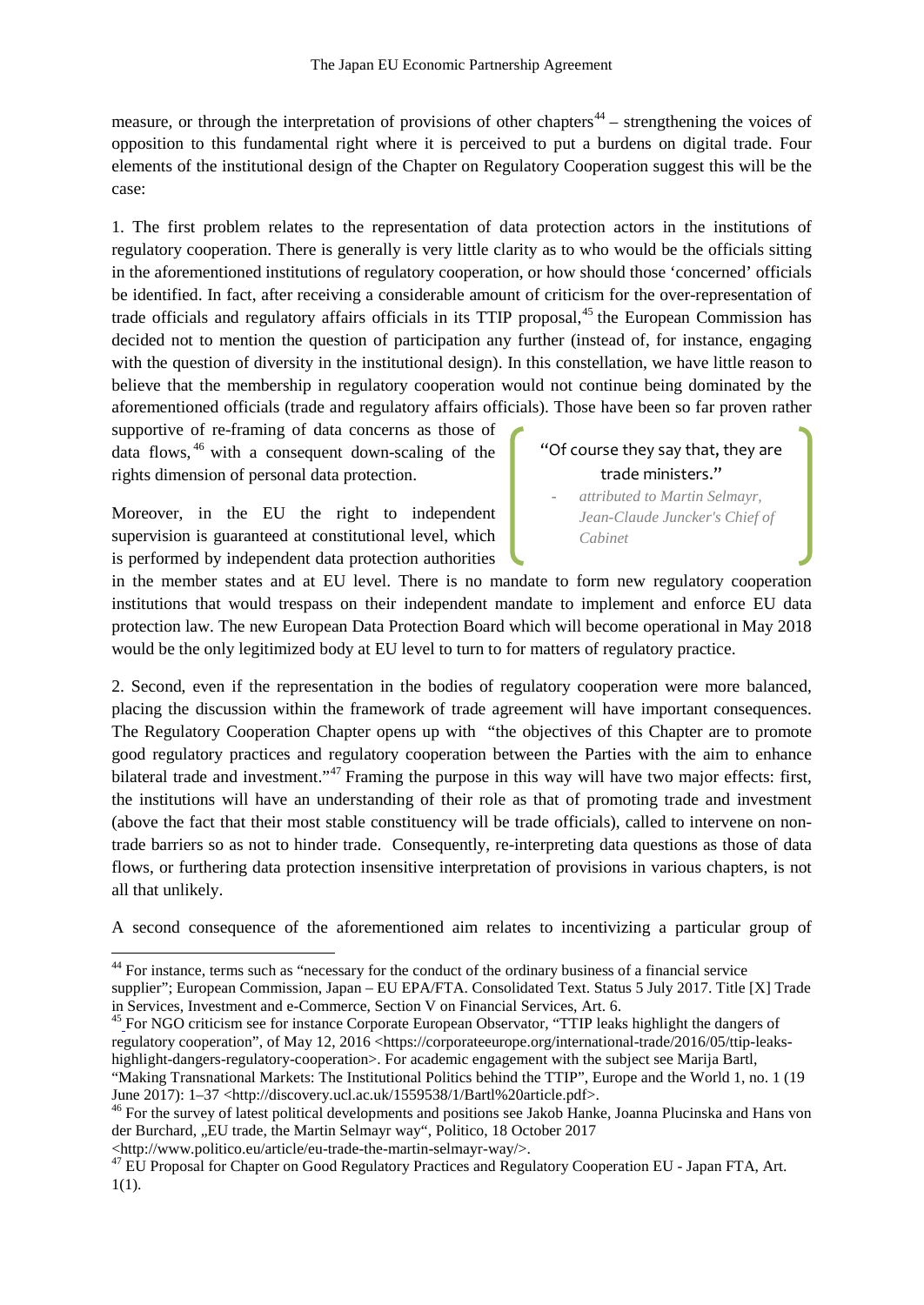stakeholders to reach out to these bodies by "proposals for regulatory cooperation activities submitted by persons of either Party which are duly justified and accompanied by supporting evidence".<sup>[48](#page-10-0)</sup> If the aim is to liberalize trade and investment flows, the "friends" of personal data protection will have no incentive to reach out to these institutions – instead of, for instance, national and the EU parliaments or independent data protection authorities. The stakeholders who will approach the regulatory cooperation institutions will do so with a intention to lower the impact of data protection rules on their business operation. This incentive structure further strengthens the historical experience suggesting that opening up regulatory process to stakeholders has usually meant voice for larger businesses - stakeholders with focused interest and large resources (including knowledge).<sup>[49](#page-10-1)</sup>

3. Third problem relates to democratic oversight. Even if the regulatory cooperation would not lead to direct decisions with formal legal/binding power, the lack of democratic oversight is a considerable danger to data protection. This problem will shine through in two ways. First, when it comes to legally entrenched obligation to engage in "regulatory practices", we will face a number of concerns regarding the impact of the "better regulation" agenda on non-economic normative concerns,  $50$  of which personal data protection is an excellent example. Secondly, the exchanges that pertain to the realm of regulatory cooperation will take place at early stages of regulatory process, before legislative process even closely commences. Operating mainly at the level of the executive, in the phase of the preparation of the rules and regulations, we may expect little parliamentary oversight of the processes. The lack of such oversight will eventually further strengthen the risks to personal data protection posed by previously mentioned concerns (dominant expertise and the purpose of the agreement) especially considering the important role that the European Parliament has played in safeguarding this fundamental right.

4. Fourth, and perhaps the most serious threat to personal data protection will come from the change of the internal balance of powers in the EU. The new institutions of regulatory cooperation will give an important institutional entrenchment to those forces that see the EU as a global leader in setting rules for "data flows"[51](#page-10-3) instead of a global leadership in "personal data protection" (as was the case so far).<sup>[52](#page-10-4)</sup> Shall regulatory cooperation end up (as it seems so far) in the hands of trade officials and regulatory affairs officials, combined with higher incentives to corporate interests to propose issues of concern to these institutions, the RCC and sectorial committees are also likely to become an important "lobby" in promoting the discourse of data flows - also in the framework of the rendez-vous clause in the Chapter on Electronic Commerce.<sup>[53](#page-10-5)</sup>

<span id="page-10-1"></span><span id="page-10-0"></span><sup>&</sup>lt;sup>48</sup> Ibid., Art. 11 (4)(b).<br><sup>49</sup> Wagner, "Administrative Law, Filter Failure, and Information Capture"; Beate Kohler-Koch, "Governing with the European Civil Society", De-Mystification of Participatory Democracy. EU Governance and Civil Society, 2013, 18–40.<br><sup>50</sup> Dawson, "Better Regulation and the Future of EU Regulatory Law and Politics".<br><sup>51</sup> See INTA report (fn. 43).<br><sup>52</sup> Burri, "The Regulation of Data Flows through Trade Agreements".<br><sup>52</sup> Burri, "The

<span id="page-10-2"></span>

<span id="page-10-3"></span>

<span id="page-10-4"></span>

<span id="page-10-5"></span>Services, Investment and e-Commerce. Chapter XI Electronic Commerce, Article 12.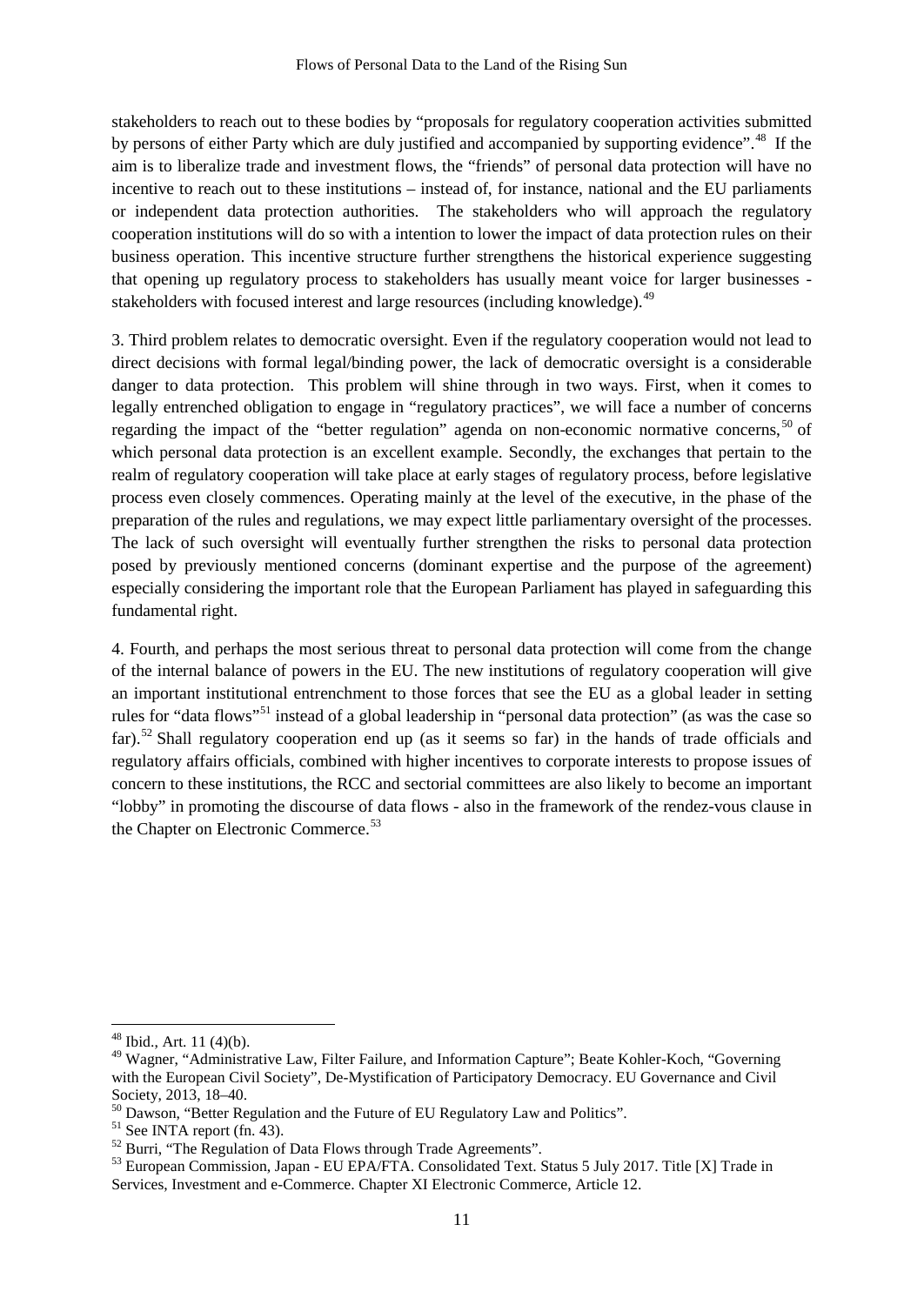# **The Regulatory Handshake with Japan's Data Protection Rules**

Both, the EU and Japan have a variety of mechanisms in their regulatory systems to authorize the cross-border transfer of personal data that would preserve the substantial protections afforded to individuals. Both, the EU and Japan aim for the mutual recognition of their data protection laws in early 2018, which have been already substantively aligned.

At the time of writing the European Commission' Justice and Consumers Directorate General is occupied with assessing Japan's law and practice with a view to granting a so called adequacy decision which would become the basis for the cross-border flow of personal data originating from the EU to Japan.<sup>[54](#page-11-0)</sup> Likewise, the Japanese competent authority, the Personal Information Protection Commission (PPC), is preparing its own regulatory handshake with the EU that would recognize the

"Dialogues on data protection and trade negotiations with third countries follow separate tracks"

- *Mina Andreeva, Commission Spokesperson*

EU as a foreign designation for personal data transfers originating from Japan. [55](#page-11-1)

For this to become a workable proposition Japan and the EU have to maintain a high level of policy consistency in its international arrangements on personal data flow. Japan, for that matter, has been

entering a number of international commitments in a variety of fora involving cross-border personal data transfers. Japan, being a member of the Asia-Pacific Economic Cooperation (APEC), participates in the 2015 APEC Privacy Framework. In 2014, Japan has joined the APEC Cross-border Privacy Rules System (CBPR) which facilitates moving personal data based on contractual accountability by the involved organizations. [56](#page-11-2) To Graham Greenleaf this system is of little practical relevance at present since it only facilitates data exports to a handful of US businesses.<sup>[57](#page-11-3)</sup>

The CBPR system however has been criticized for having no effective limitations on the onward transfer of personal data to destinations where data protection laws are weaker. This may raise issues of interoperability with EU's General Data Protection Regulation which will govern adequacy decisions as of May 2018 but insists on such rules being in place in order for a third country to afford an by EU standards adequate level of protection.<sup>[58](#page-11-4)</sup> In principle this could be resolved by exempting transfers pursuant to the CBPR system from the scope of the EU adequacy decision for Japan.

In a similar fashion, free trade agreements could upset the mechanisms of bilateral recognition in cross-border data protection. As was mentioned earlier Japan is a planning to ratify the TPP Agreement, which has a horizontal provision on data flows in its Chapter on Electronic Commerce requiring that:

<span id="page-11-0"></span> <sup>54</sup> European Commission, "Joint statement by Commissioner Věra Jourová and Haruhi Kumazawa,

Commissioner of the Personal Information Protection Commission of Japan on the state of play of the dialogue on data protection", Brussels, 4 July 2017 <http://europa.eu/rapid/press-release\_STATEMENT-17-

<span id="page-11-1"></span><sup>1880</sup>\_en.htm>.<br><sup>55</sup> The Personal Information Protection Commission, "Concerning the Smooth and Mutual Transfer of Personal Data Between Japan and the European Union", 4 July 2014

<sup>&</sup>lt;https://www.ppc.go.jp/files/pdf/290704\_Concerning\_the\_Smooth\_and\_Mutual\_Transfer\_of\_Personal\_Data.pd f>.

<span id="page-11-2"></span><sup>56</sup> See for more information Ministry of Economy Trade and Industry (METI), "Japan's First Certification of a Business under the APEC CBPR System", 20 December 2016<br>
<http://www.meti.go.jp/english/press/2016/1220 002.html>.

<span id="page-11-3"></span><sup>&</sup>lt;sup>57</sup> Graham Greenleaf, "Japan joins APEC---CBPRs: Does it matter?" (2016) 144 Privacy Laws & Business<br>International Report, 18 <https://papers.ssrn.com/sol3/papers.cfm?abstract\_id=2964499>.

<span id="page-11-4"></span> $^{58}$  General Data Protection Regulation (fn. 22), Article 45(2)(a).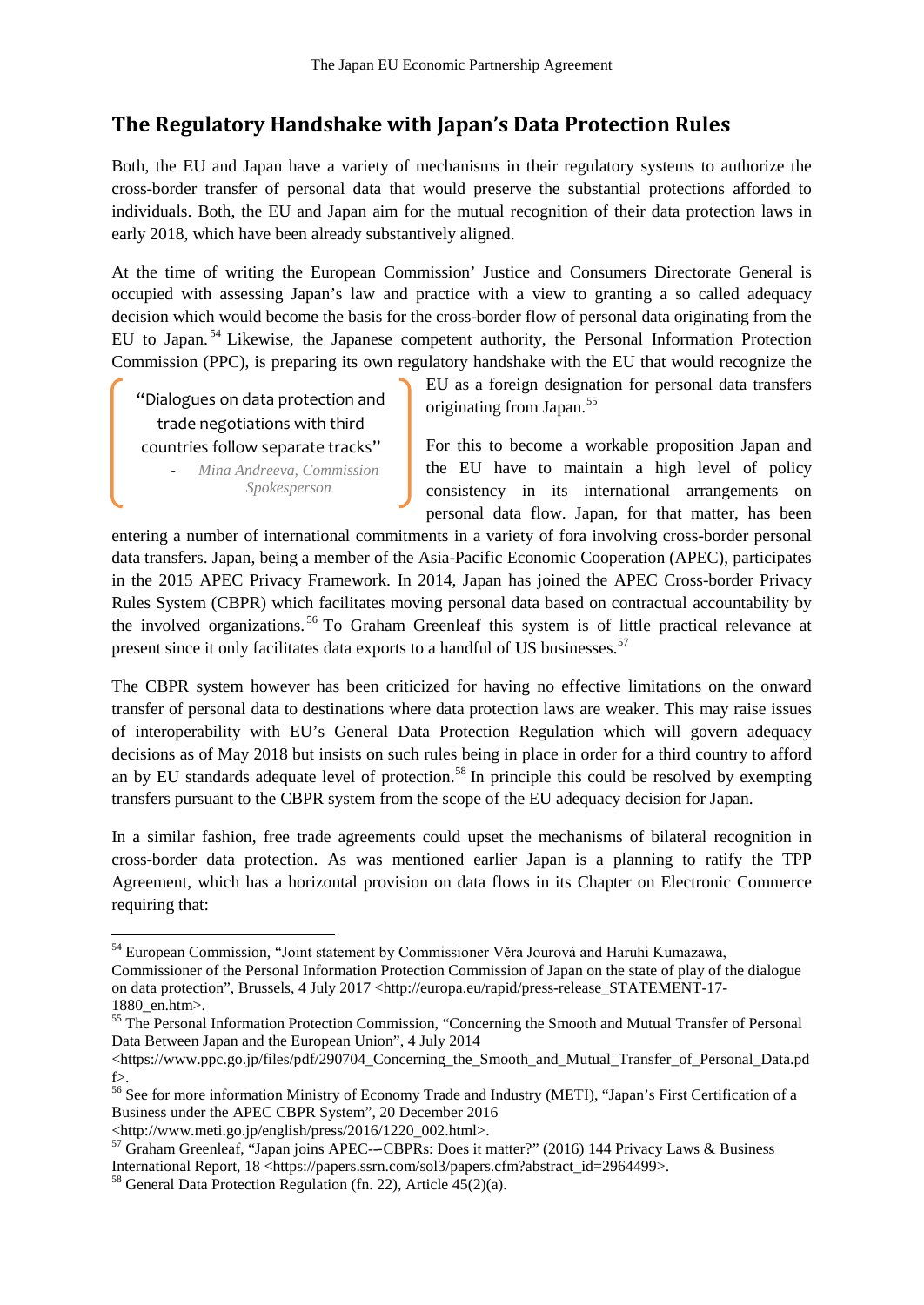[e]ach Party shall allow the cross-border transfer of information by electronic means, including personal information, when this activity is for the conduct of the business of a covered person.<sup>[59](#page-12-0)</sup>

There is a separate provision on personal information protection, as it is called here, and a specific exceptions to the free flow rule providing for restrictions on transfers of information that are not greater than required to achieve the objective.<sup>[60](#page-12-1)</sup> Small details as these can change the course of regulatory protection away from seeking bilateral recognition of data protection regimes to prioritizing data flows. This is also why Japan's consistency in its handling of cross-border transfers of personal data should become a matter of concern - instead of trying to implement what is from a human rights point of view potentially a false "golden standard" in digital trade.

### **Conclusions**

In this brief we assessed the state of affairs of the Japan and EU economic relations, with a view to the exchange of personal data. We have followed parallel tracks under the discussion between the two partners: the first track concerned the EU's and Japan's respective personal data protection laws, while the second track, in the envisaged Economic Partnership Agreement, aimed to introduced a new language on data flows.

No compelling argument been made why the Japan-EU Economic Partnership Agreement needs to engage with regulating data flows. Both countries maintain similar data privacy laws, which offer institutional avenues for bilateral recognition of each other's privacy regimes, and create conditions for the cross-border flow of personal data – while at the same time ensuring adequate safeguards for individuals' personal data. Both the EU and Japan have initiated the necessary steps to achieve this "regulatory handshake" between their respective personal data protection laws in early 2018. This would certainly not be a step back, and even less a preference for "analog" as opposed to "digital" trade. Rather, this would be a recognition that the EU

and Japan regulate personal data flows in their distinctive way.

In contrast, trade law in the making in the form of the EU Japan Economic Partnership Agreement follows a rather one-sided trajectory, accepting GATS-plus

*"Member states are divided, Parliament is worried and Japan doesn't really need it"* - *Anon., Commission Official*

liberalization and idolizing what is deemed the "golden standard" of digital trade, while failing to see that much of its classical safeguards reflect the state of affairs in the analog era. The routine replication of existing provisions in WTO law, as we discuss above, largely fails to recognize the growing importance of personal data in digital trade and data-driven business models, which require broad safeguards for a party's regulatory autonomy in the field of privacy and personal data protection. Such recognition would grist to the mill of the European Parliament calling for a "comprehensive, unambiguous, horizontal, self-standing and legally binding" exception for the autonomy to regulate privacy and personal data protection in the Japan-EU Economic Partnership Agreement.

A caveat for the end. Even if we leave free data flow provisions "outside" trade agreements, as it is the case with the Japan EU Economic Partnership Agreement for the moment, this seemingly does not remove personal data from the emergent trade law institutions. There are very few institutional

<span id="page-12-0"></span><sup>&</sup>lt;sup>59</sup> The Trans-Pacific Partnership Agreement (fn. 8), Chapter on Electronic Commerce, Article 14.11(2).

<span id="page-12-1"></span> $60$  Ibid., Article 14.11(3).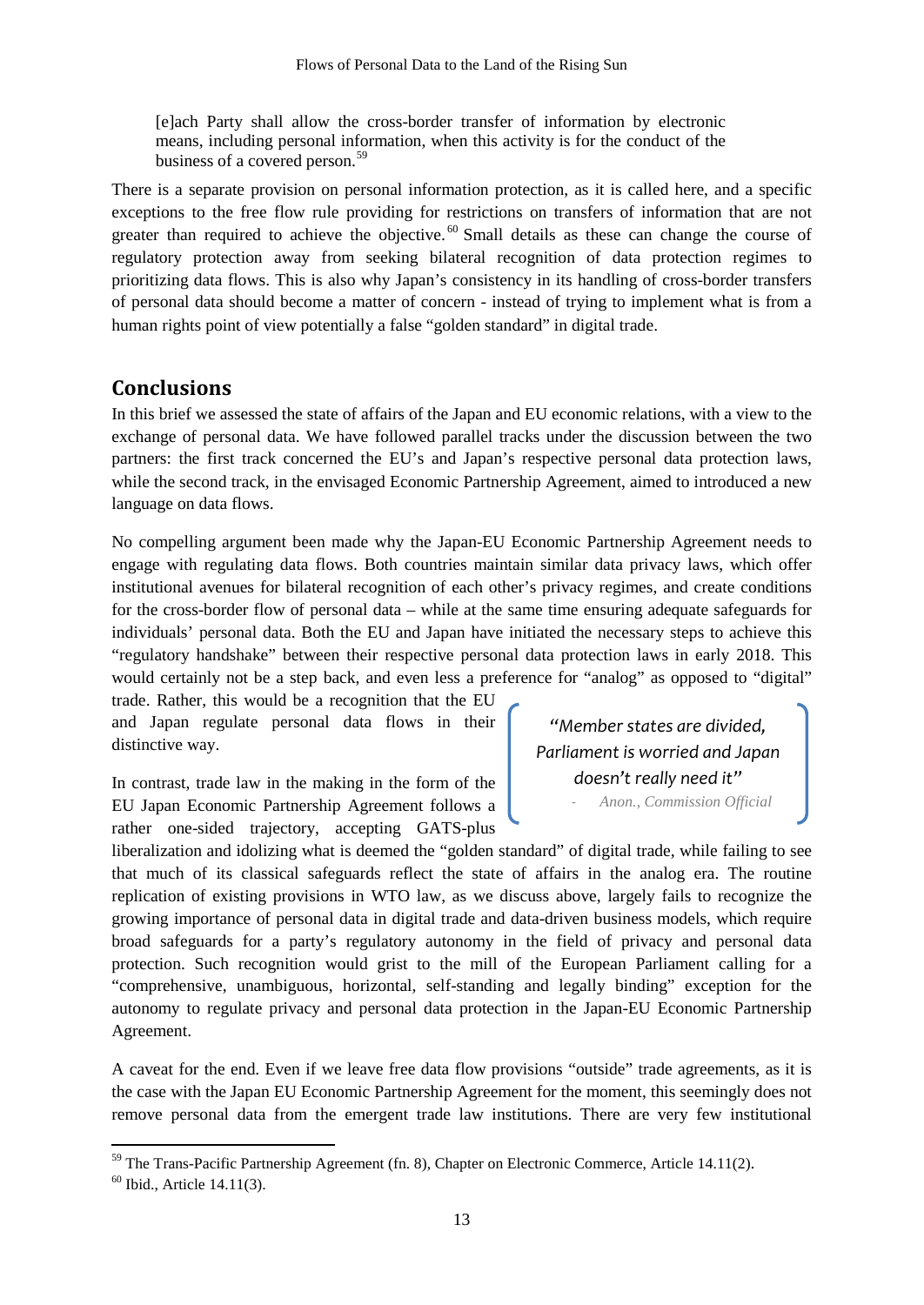safeguards preventing biting on data protection laws from the side, through regulatory cooperation – either by directly challenging certain provisions in the regulatory cooperation institutions, or through interpretation of provisions in chapters on electronic commerce, financial services, or telecommunications. This is made particularly salient in an institutional context where it is unclear when the participation of data protection supervisor can be called for, while those deciding on the involvement, have very little interest to recognize such need. Regulatory cooperation as envisaged by the European Commission will run into the same impasse as investment courts have been earlier: creating new institutions under the trade law where the EU has institutional channels to ensure independent supervision of the right to the protection of personal data. The question that we need to pose yet again is why this is the case.